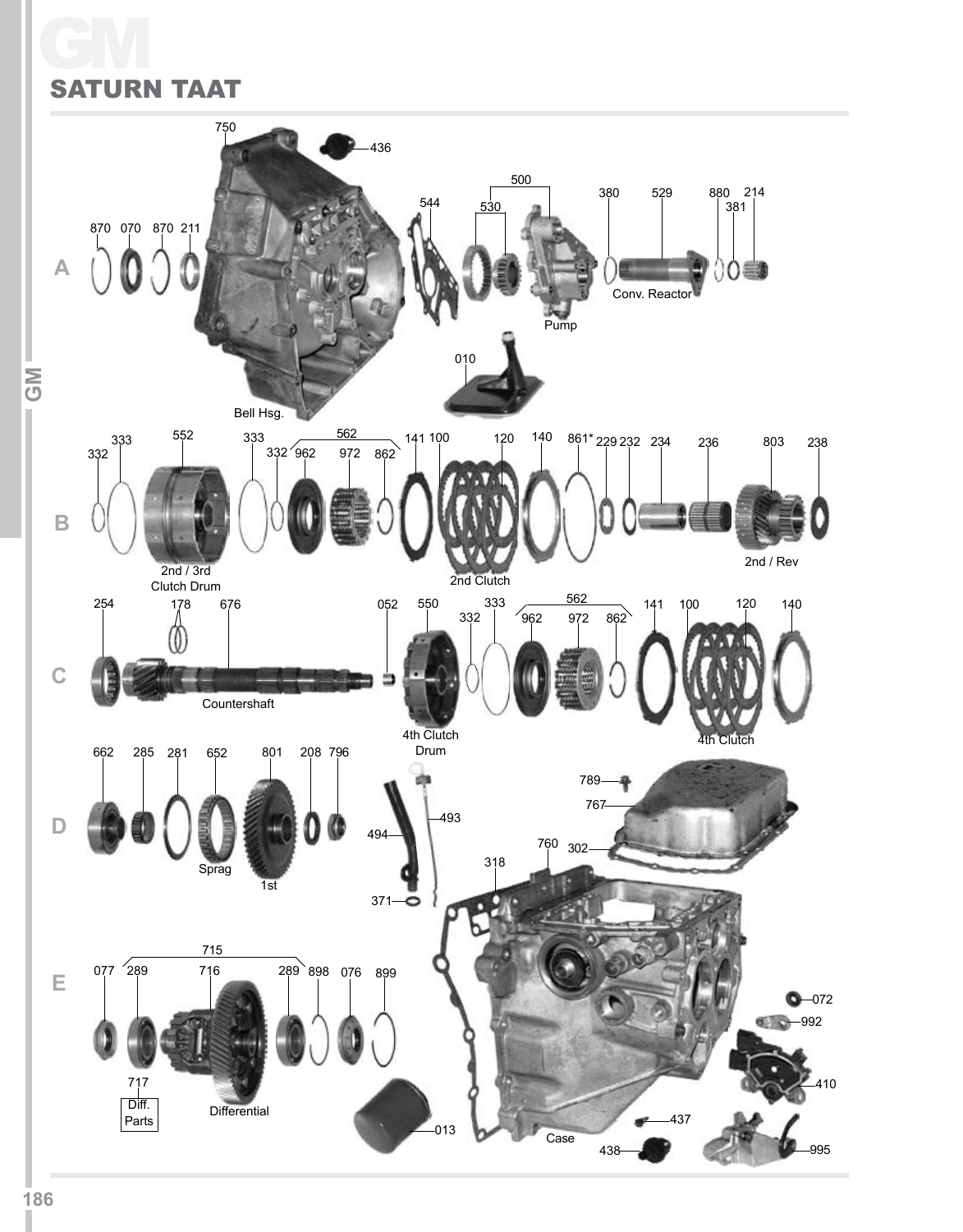# Saturn TAAT GM

![](_page_1_Figure_1.jpeg)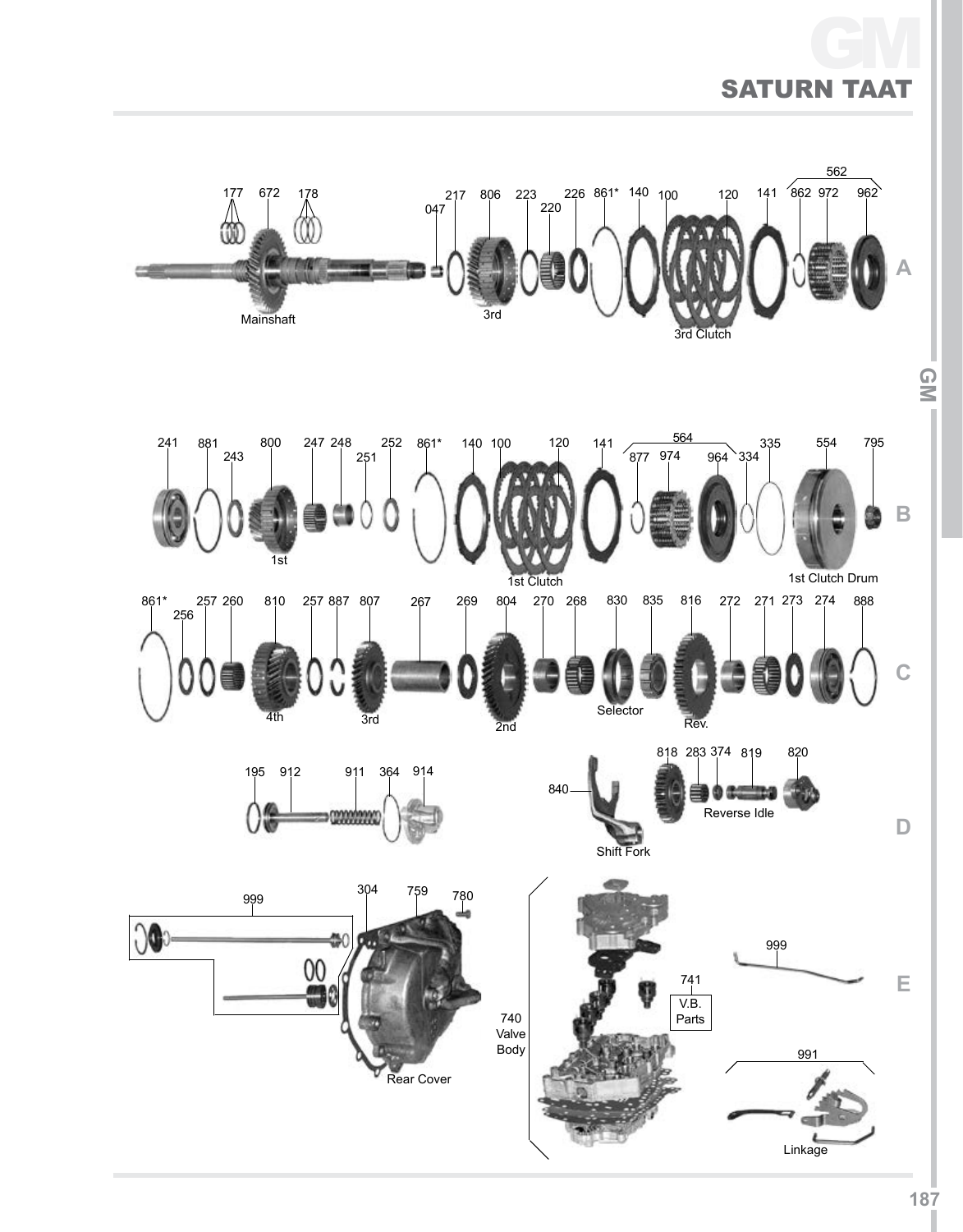|           | ILL#             | Part#   |                                        | QTY | REF# |  |
|-----------|------------------|---------|----------------------------------------|-----|------|--|
|           |                  |         | <b>OVERHAUL KITS &amp; PISTON KITS</b> |     |      |  |
|           |                  |         |                                        |     |      |  |
|           |                  |         |                                        |     |      |  |
|           |                  |         |                                        |     |      |  |
|           |                  |         |                                        |     |      |  |
|           |                  |         | <b>MASTER L/STEEL KITS</b>             |     |      |  |
|           |                  |         |                                        |     |      |  |
|           |                  |         |                                        |     |      |  |
|           |                  |         | <b>MASTER W/STEELS KITS</b>            |     |      |  |
|           |                  |         |                                        |     |      |  |
|           |                  |         | <b>FILTERS</b>                         |     |      |  |
|           |                  |         |                                        |     |      |  |
|           |                  |         |                                        |     |      |  |
|           |                  |         |                                        |     |      |  |
|           |                  |         | <b>MISCELLANEOUS FILTERS</b>           |     |      |  |
| <b>NO</b> |                  |         |                                        |     |      |  |
|           |                  |         |                                        |     |      |  |
|           |                  |         | <b>BUSHINGS</b>                        |     |      |  |
|           |                  |         |                                        |     |      |  |
|           |                  |         |                                        |     |      |  |
|           |                  |         |                                        |     |      |  |
|           |                  |         |                                        |     |      |  |
|           |                  |         | <b>METAL CLAD SEALS</b>                |     |      |  |
|           |                  |         |                                        |     |      |  |
|           |                  |         |                                        |     |      |  |
|           |                  |         |                                        |     |      |  |
|           |                  |         |                                        |     |      |  |
|           |                  |         |                                        |     |      |  |
|           |                  |         |                                        |     |      |  |
|           |                  |         |                                        |     |      |  |
|           |                  |         |                                        |     |      |  |
|           | <b>FRICTIONS</b> |         |                                        |     |      |  |
|           |                  |         |                                        |     |      |  |
|           |                  |         | <b>STEELS</b>                          |     |      |  |
|           |                  |         |                                        |     |      |  |
|           |                  |         |                                        |     |      |  |
|           |                  |         | <b>PRESSURE PLATES</b>                 |     |      |  |
|           |                  |         |                                        |     |      |  |
|           |                  |         |                                        |     |      |  |
|           |                  |         |                                        |     |      |  |
|           |                  |         | <b>SEALING RINGS</b>                   |     |      |  |
|           | 175.             | K95903. | Ring Kit. Saturn 1991-Up.              |     | TBA  |  |
|           |                  |         |                                        |     |      |  |
|           |                  |         | <b>WASHERS &amp; BEARINGS</b>          |     |      |  |
|           |                  |         |                                        |     |      |  |
|           |                  |         |                                        |     |      |  |
|           |                  |         |                                        |     |      |  |
|           |                  |         |                                        |     |      |  |
|           |                  |         |                                        |     |      |  |
|           |                  |         |                                        |     |      |  |
|           |                  |         |                                        |     |      |  |
|           |                  |         |                                        |     |      |  |
|           |                  |         |                                        |     |      |  |
|           |                  |         |                                        |     |      |  |
|           |                  |         |                                        |     |      |  |
|           |                  |         |                                        |     |      |  |
|           |                  |         |                                        |     |      |  |
|           |                  |         |                                        |     |      |  |
|           |                  |         |                                        |     |      |  |
|           |                  |         |                                        |     |      |  |
|           |                  |         |                                        |     |      |  |
|           |                  |         |                                        |     |      |  |
|           |                  |         |                                        |     |      |  |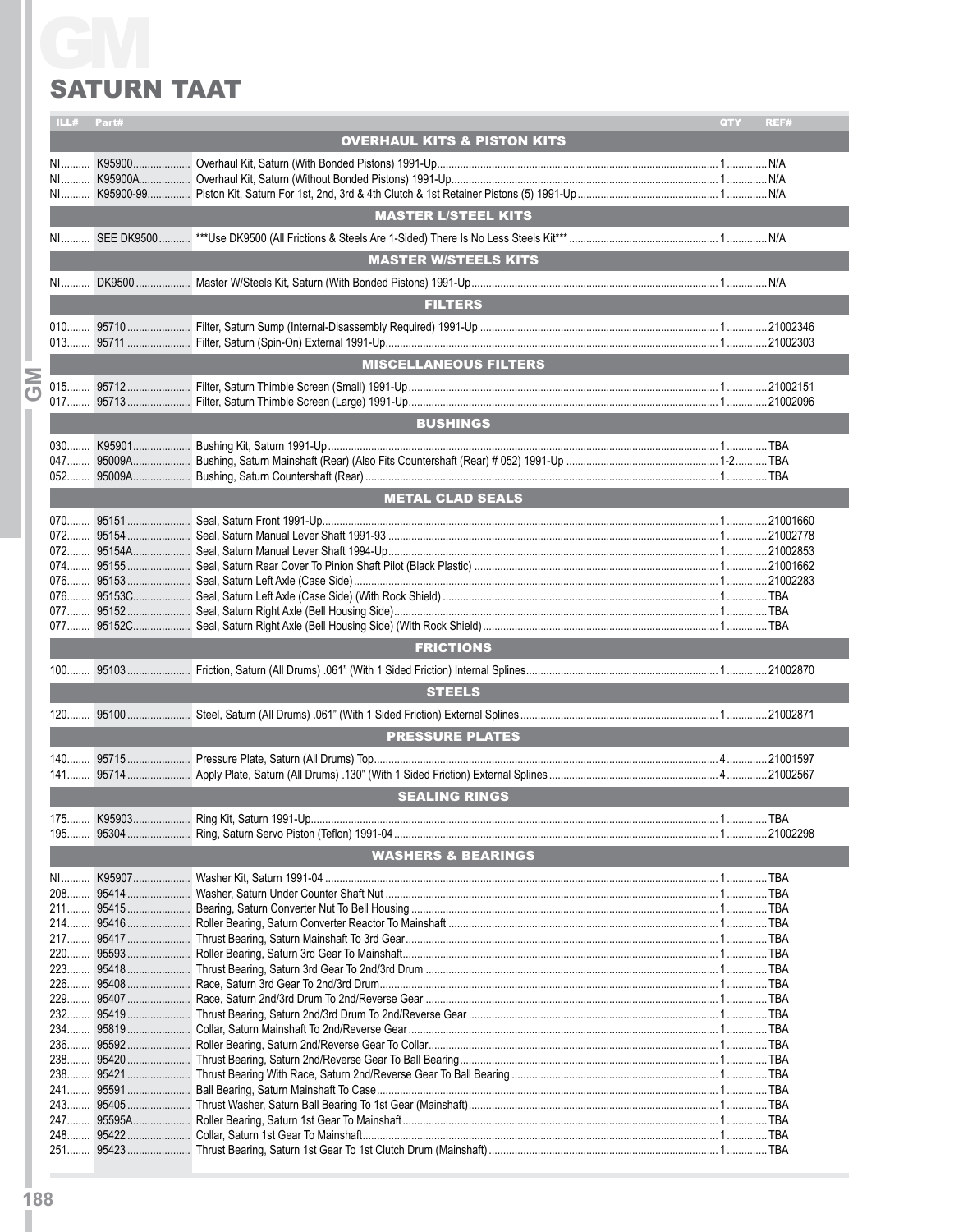| ILL# Part# |             |                                        | <b>QTY</b> | REF# |
|------------|-------------|----------------------------------------|------------|------|
| $252$      |             |                                        |            |      |
|            |             |                                        |            |      |
|            |             |                                        |            |      |
|            |             |                                        |            |      |
|            |             |                                        |            |      |
|            |             |                                        |            |      |
|            |             |                                        |            |      |
|            |             |                                        |            |      |
|            |             |                                        |            |      |
|            |             |                                        |            |      |
|            |             |                                        |            |      |
|            |             |                                        |            |      |
|            |             |                                        |            |      |
|            |             |                                        |            |      |
|            |             |                                        |            |      |
|            |             |                                        |            |      |
|            |             |                                        |            |      |
|            |             | <b>GASKETS &amp; RUBBER COMPONENTS</b> |            |      |
|            |             |                                        |            |      |
|            |             |                                        |            |      |
|            |             |                                        |            |      |
|            |             |                                        |            |      |
|            |             |                                        |            |      |
|            |             |                                        |            |      |
|            |             |                                        |            |      |
| NI         |             |                                        |            |      |
|            |             | <b>TECHNICAL MANUALS</b>               |            |      |
| $400$      |             |                                        |            |      |
|            |             | <b>ELECTRICAL COMPONENTS</b>           |            |      |
|            |             |                                        |            |      |
|            |             |                                        |            |      |
|            |             |                                        |            |      |
|            |             |                                        |            |      |
|            |             |                                        |            |      |
|            |             |                                        |            |      |
|            |             |                                        |            |      |
|            |             |                                        |            |      |
|            |             | <b>MISCELLANEOUS COMPONENTS</b>        |            |      |
| $494$      |             |                                        |            |      |
|            |             | <b>PUMPS &amp; PUMP COMPONENTS</b>     |            |      |
|            |             |                                        |            |      |
|            |             |                                        |            |      |
| 507 K044.  | 529 95910   |                                        |            |      |
| $529$      | 95910A      |                                        |            |      |
|            | 530 K95201A |                                        |            |      |
| 544        | 95621       |                                        |            |      |
|            |             | <b>DRUMS</b>                           |            |      |
|            |             |                                        |            |      |
|            |             |                                        |            |      |
| 552        | 95735       |                                        |            |      |
| $554$      |             |                                        |            |      |
|            |             |                                        |            |      |
|            |             | <b>SPRAGS &amp; ONE WAY CLUTCHES</b>   |            |      |
| 652        |             |                                        |            |      |
| 662        |             |                                        |            |      |
|            |             | <b>SHAFTS &amp; DIFFERENTIALS</b>      |            |      |
| 672        | 95733       |                                        |            |      |
| 672        |             |                                        |            |      |
| 672        | 95733B      |                                        |            |      |
| 672        | 95733C      |                                        |            |      |
| 672        | 95733D      |                                        |            |      |

 $\overline{Q}$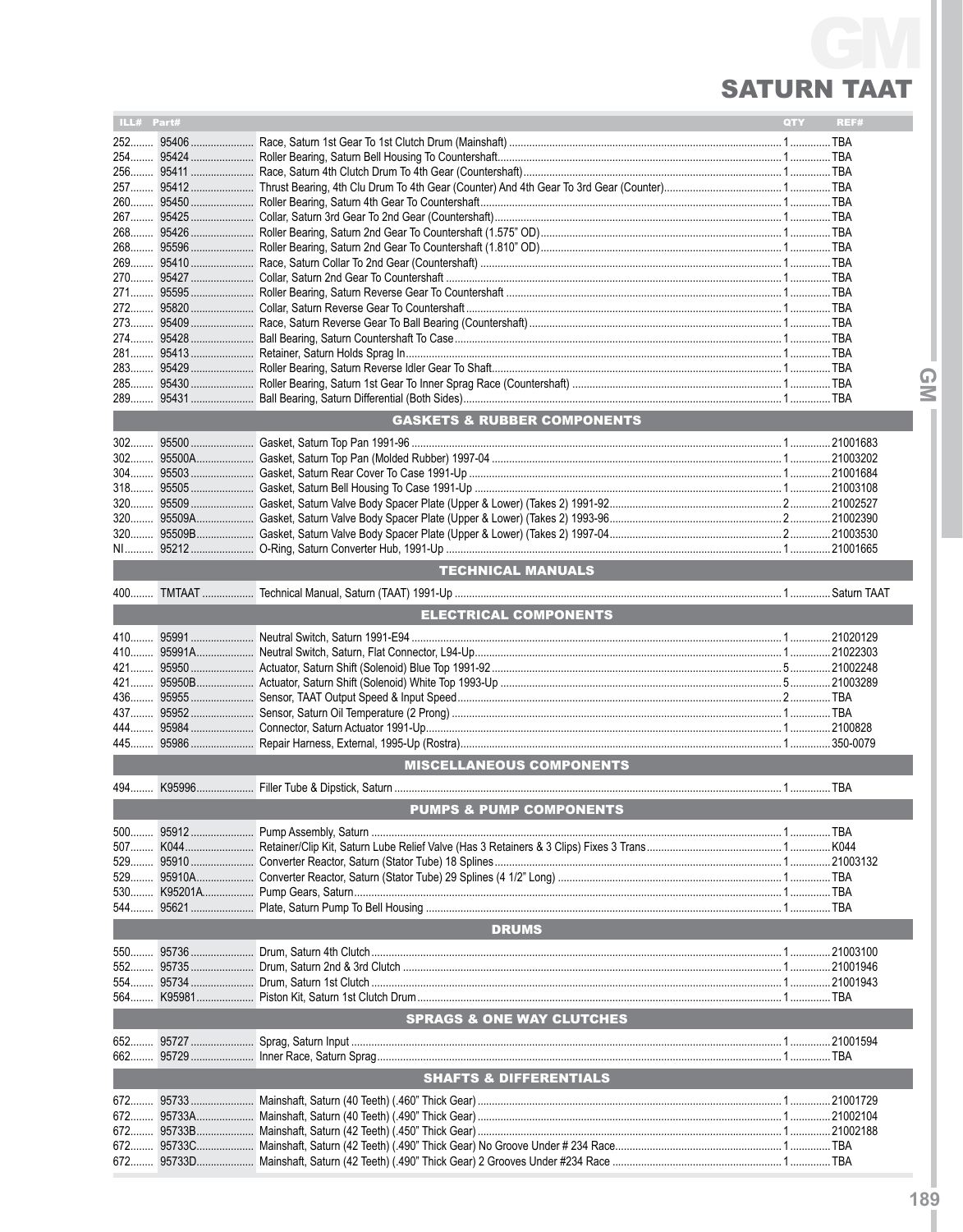|   | ILL#                                | Part# |                                   | QTY | REF#      |  |
|---|-------------------------------------|-------|-----------------------------------|-----|-----------|--|
|   |                                     |       |                                   |     |           |  |
|   |                                     |       |                                   |     |           |  |
|   |                                     |       |                                   |     |           |  |
|   |                                     |       |                                   |     |           |  |
|   |                                     |       |                                   |     |           |  |
|   |                                     |       |                                   |     |           |  |
|   | <b>VALVE BODIES (DACCO VB#)</b>     |       |                                   |     |           |  |
|   |                                     |       |                                   |     |           |  |
|   |                                     |       |                                   |     |           |  |
|   |                                     |       | <b>VALVE BODIES</b>               |     |           |  |
|   |                                     |       |                                   |     |           |  |
|   |                                     |       |                                   |     |           |  |
|   |                                     |       |                                   |     |           |  |
| Σ |                                     |       |                                   |     |           |  |
| க |                                     |       |                                   |     |           |  |
|   |                                     |       |                                   |     |           |  |
|   |                                     |       | <b>VALVE BODY COMPONENTS</b>      |     |           |  |
|   |                                     |       |                                   |     |           |  |
|   |                                     |       |                                   |     |           |  |
|   |                                     |       |                                   |     |           |  |
|   |                                     |       |                                   |     |           |  |
|   |                                     |       |                                   |     |           |  |
|   |                                     |       |                                   |     |           |  |
|   |                                     |       | <b>HOUSINGS, CASES &amp; PANS</b> |     |           |  |
|   |                                     |       |                                   |     |           |  |
|   |                                     |       |                                   |     |           |  |
|   |                                     |       |                                   |     |           |  |
|   |                                     |       |                                   |     |           |  |
|   |                                     |       |                                   |     |           |  |
|   |                                     |       |                                   |     |           |  |
|   |                                     |       |                                   |     |           |  |
|   |                                     |       |                                   |     |           |  |
|   |                                     |       |                                   |     |           |  |
|   |                                     |       |                                   |     |           |  |
|   |                                     |       |                                   |     |           |  |
|   |                                     |       |                                   |     |           |  |
|   |                                     |       |                                   |     |           |  |
|   |                                     |       |                                   |     |           |  |
|   |                                     |       |                                   |     |           |  |
|   |                                     |       |                                   |     | .21002622 |  |
|   |                                     |       |                                   |     |           |  |
|   |                                     |       |                                   |     |           |  |
|   | <b>GEARS, SELECTORS &amp; FORKS</b> |       |                                   |     |           |  |
|   |                                     |       |                                   |     |           |  |
|   | 796                                 |       |                                   |     | .21001679 |  |
|   |                                     |       |                                   |     |           |  |
|   |                                     |       |                                   |     |           |  |
|   |                                     |       |                                   |     |           |  |
|   |                                     |       |                                   |     |           |  |
|   |                                     |       |                                   |     |           |  |
|   |                                     |       |                                   |     |           |  |
|   |                                     |       |                                   |     |           |  |
|   | $804$                               |       |                                   |     |           |  |
|   |                                     |       |                                   |     |           |  |
|   |                                     |       |                                   |     |           |  |
|   |                                     |       |                                   |     |           |  |
|   |                                     |       |                                   |     |           |  |
|   |                                     |       |                                   |     |           |  |
|   |                                     |       |                                   |     | .21001591 |  |
|   |                                     |       |                                   |     | 21001600  |  |